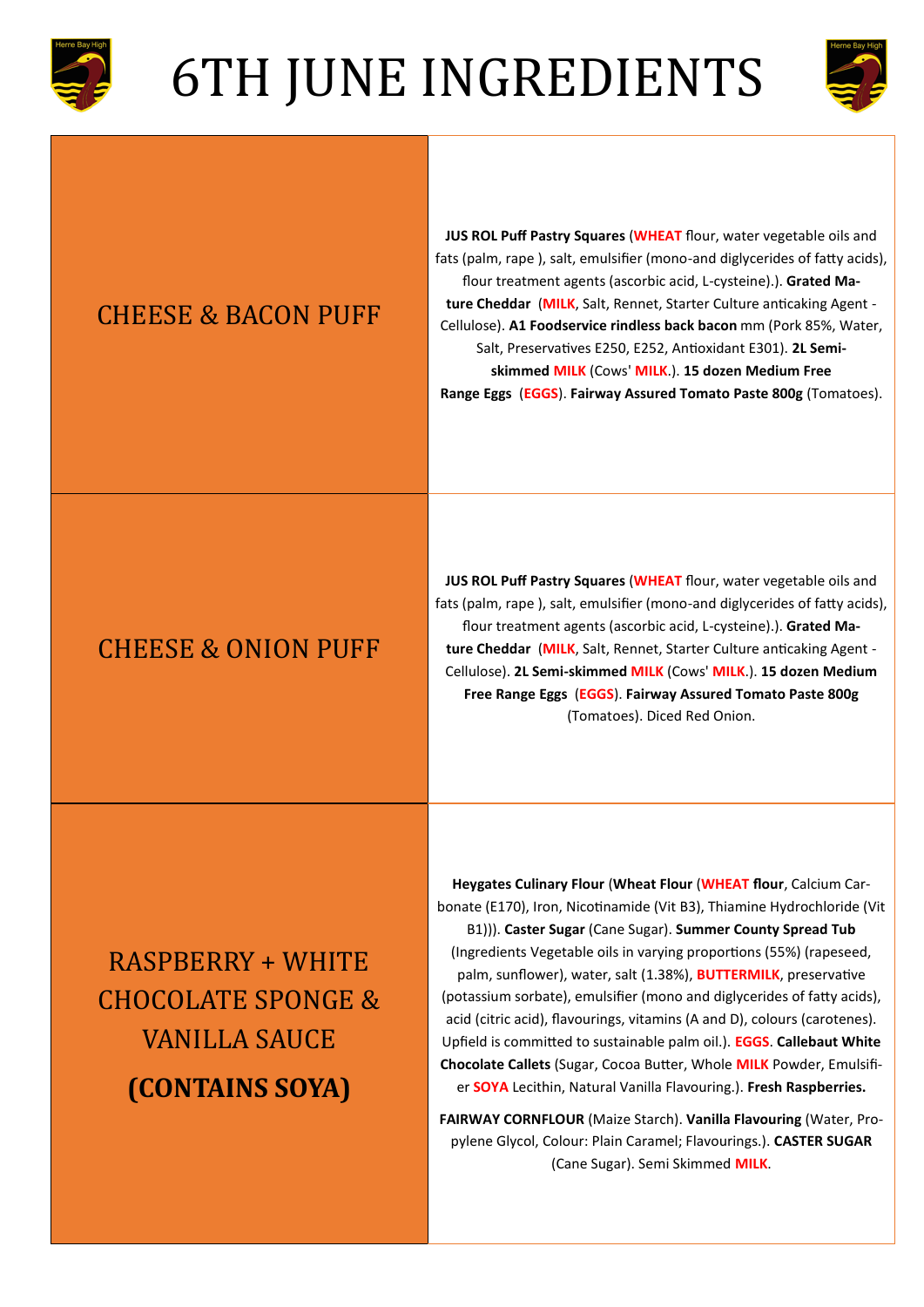



#### CHILLI CON CARNE & RICE

#### **Ground White Pepper** (Ground White pepper). **Fairway Table Salt** (Salt, Sodium Hexacyanoferrate (11).). **Oxo Beef Stock Cubes** (**WHEAT** Flour (with added Calcium, Iron, Niacin, Thiamin), Salt, Maize Starch, Yeast Extract, Flavour Enhancers (Monosodium Glutamate, Disodium Guanylate), Colour (Ammonia Caramel), Beef Fat (4.5%), Autolysed Yeast Extract, Dried Beef Bonestock, Flavourings, Sugar, Acidity Regulator (Lactic Acid), Onion Powder.). **Fairway Assured Chopped Tomatoes in Tomato Juice** (Tomatoes, Tomato Juice, Acidity Regulator (Citric Acid)). **Fairway Assured Tomato Paste** (Tomatoes (100%)). **Fairway Assured Garlic Puree** (Rehydrated Garlic (98%), Citric Acid.). **Royal Crown red kidney beans** (red kidney beans,water, antioxidant (ascorbic acid)). **Fairway Assured Reduced Salt & Sugar Baked Beans in tomato sauce** (Beans (49%), Water, Tomato Puree (20%), Sugar, Modified Maize Starch, Salt, Onion Powder, Paprika, Flavourings.). **Paprika** (Paprika 100%). **Fairway Chilli Powder** (Chilli powder). **FAIRWAY CORNFLOUR** (Maize Starch). **WHITE LONG GRAIN RICE** (Rice). **Minced Beef. Onions.**

**Filippo Berio Extra Virgin Olive Oil** (Extra virgin olive oil). **Fairway** 

### QUORN CHILLI CON CARNE & **RICE**

**Quorn Mince** (Mycoprotein (88%), Rehydrated Free Range **EGG** White, Pea Fibre, Natural Caramelised Sugar, Firming Agents: Calcium Chloride, Calcium Acetate; Gluten Free **BARLEY** Malt Extract.). **Fairway Assured Garlic Puree** (Rehydrated Garlic (98%), Citric Acid.). **Filippo Berio Extra Virgin Olive Oil** (Extra virgin olive oil). **Fairway Table Salt** (Salt, Sodium Hexacyanoferrate (11).). **Fairway Ground White Pepper** (Ground White pepper). **Fairway Assured Tomato Paste** (Tomatoes (100%)). **Fairway Assured Chopped Tomatoes in Tomato Juice** (Tomatoes, Tomato Juice, Acidity Regulator (Citric Acid)). **Fairway Assured Reduced Salt & Sugar Baked Beans in tomato sauce** (Beans (49%), Water, Tomato Puree

(20%), Sugar, Modified Maize Starch, Salt, Onion Powder, Paprika, Flavourings.). **Red Kidney Beans in Brine** (Red Kidney Beans, Water, Salt, Calcium chloride.). **Fairway Chilli Powder** (Chilli powder). **Paprika** (1%) (Paprika). **FAIRWAY CORNFLOUR** (Maize Starch). **Onions.** 

#### BUTTERSCOTCH MOUSSE

**White mini marshmallows** (57%) (Glucose-fructose syrup, sugar, water, dextrose, gelatine, flavouring). **Angel Delight Butterscotch Flavour Mousse Dessert Mix** (Skimmed **MILK** Powder, Sugar, Dried Glucose Syrup, Modified Starch, Palm Oil, Emulsifiers (Mono- and Diglycerides of Fatty Acids, Lactic Acid Esters of Mono- and Diglycerides of Fatty Acids, Mono- and Diacetyltartaric Acid Esters of Mono- and Diglycerides of Fatty Acids), Colours (Plain Caramel, Beetroot Red), **MILK** Proteins, Gelling Agents (Diphosphates, Sodium Phosphates), Calcium Carbonate, Stabiliser (Potassium Phosphates), Flavourings.). **Semi-Skimmed Milk - UHT** (0%) (Semi-skimmed **MILK**). Dr Oetker Sugar Strands Jar 55g (0%) (Sugar, modified maize starch, vegetable oil (coconut), colouring foods (concentrates from spirulina, safflower, lemon, sweet potato, radish), glucose syrup, anti-caking agent (talc), colour (copper complexes of chlorophylls and chlorophyllins).). Callebaut **Milk** Chocolate Callets 2.5kg (0%) (Sugar, Cocoa Butter, Whole **MILK** Powder, Cocoa Mass, Emulsifier **SOYA** Lecithin, Natural Vanilla Flavouring.).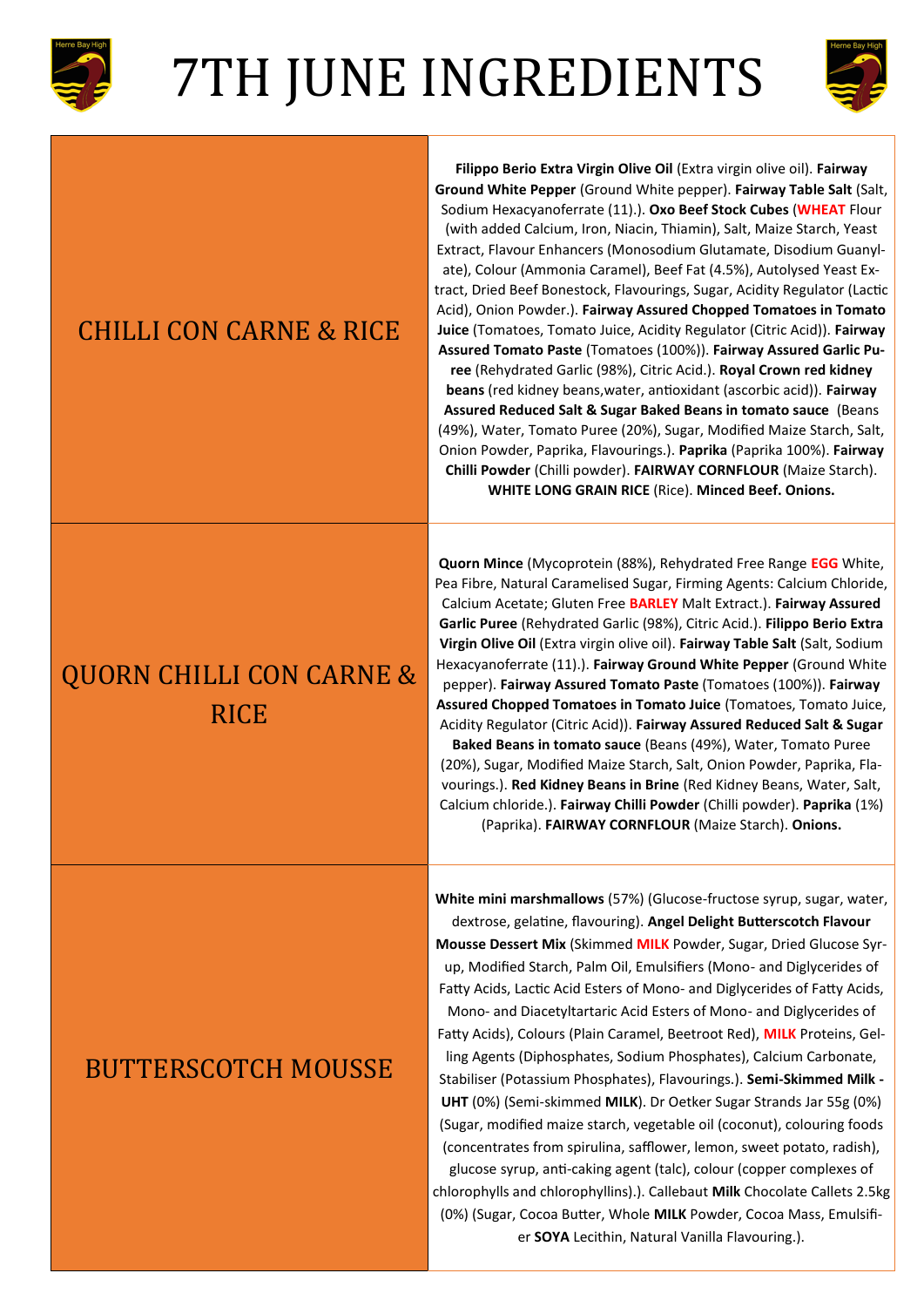



#### ROAST CHICKEN & STUFFING

**Filippo Berio Extra Virgin Olive Oil 3x5Ltr PET (Extra virgin olive oil). Fairway Rubbed Thyme (Thyme). Fairway Rubbed Sage** (Sage). **Fairway Table Salt 2x6kg** (Salt, Sodium Hexacyanoferrate (11).). **Fairway Cracked Black Pepper** (Cracked black pepper). **SAGE AND ONION STUFFING MIX**  (Breadcrumbs (**WHEAT** Flour (**WHEAT** Flour, Calcium Carbonate, Iron, Niacin, Thiamin), Yeast, Salt), Onion, Salt, Rapeseed Oil, Flavouring, Parsley, Sage.). **PHASE DAWN MARG 40X250G WRA DB UK** (Vegetable oils in varying proportions (75%) (rapeseed, palm, sunflower), water, salt (1.38%), emulsifier (mono and diglycerides of fatty acids), acid (citric acid), colour (carotenes), vitamin A and D, flavourings. Upfield is committed to sustainable palm oil.). **Chicken Quarters.** 

#### CARROT & LENTIL BAKE

**RED SPLIT LENTILS (Red Split Lentils). Fairway Assured Garlic Puree** (Rehydrated Garlic (98%), Citric Acid.). **Phase** (Vegetable oils in varying proportions (80%) (palm, rapeseed), water, salt (1.3%), **whey** powder (**MILK**), emulsifier (sunflower lecithin), citric acid, flavourings, vitamins A and D, colour (carotenes).Upfield is committed to sustainable palm oil.). **Fairway Ground Ginger** (Ground ginger). **Fairway Garam Masala**

(Coriander, cumin, cinnamon, ginger, chilli, dill, pepper, clove.). **Fairway Curry Powder Tikka** (Paprika, coriander, nutmeg, cumin, ginger, turmeric, salt, pepper, garlic, cardamom, chilli, cloves.). **Fairway Ground Turmeric** (Ground Turmeric). **Fairway Ground Cumin** (Ground Cumin). **Grated Mature Cheddar** (**MILK**, Salt, Rennet, Starter Culture anticaking Agent - Cellulose). **Filippo Berio Extra Virgin Olive Oil** (Extra virgin olive oil). **Onions.** 

### APPLE & SULTANA GOODIE + CUSTARD **(CONTAINS SOYA)**

**PHASE DAWN MARG 40X250G DB BRK UK** (Vegetable oils in varying proportions (75%) (rapeseed, palm, sunflower), water, salt (1.38%), emulsifier (mono and diglycerides of fatty acids), acid (citric acid), colour (carotenes), vitamin A and D, flavourings.). **Caterers Pride Solid Pack Apples** (Apples, Water, Acidity Regulator (Citric Acid), Antioxidant (Ascorbic Acid)). **Heygates Culinary (Plain) Flour** (**Wheat** Flour (**WHEAT** flour, Calcium Carbonate (E170), Iron, Nicotinamide (Vit B3), Thiamine Hydrochloride (Vit B1))). **CASTER SUGAR** (Cane Sugar). Sultanas (99.5%), Sunflower oil.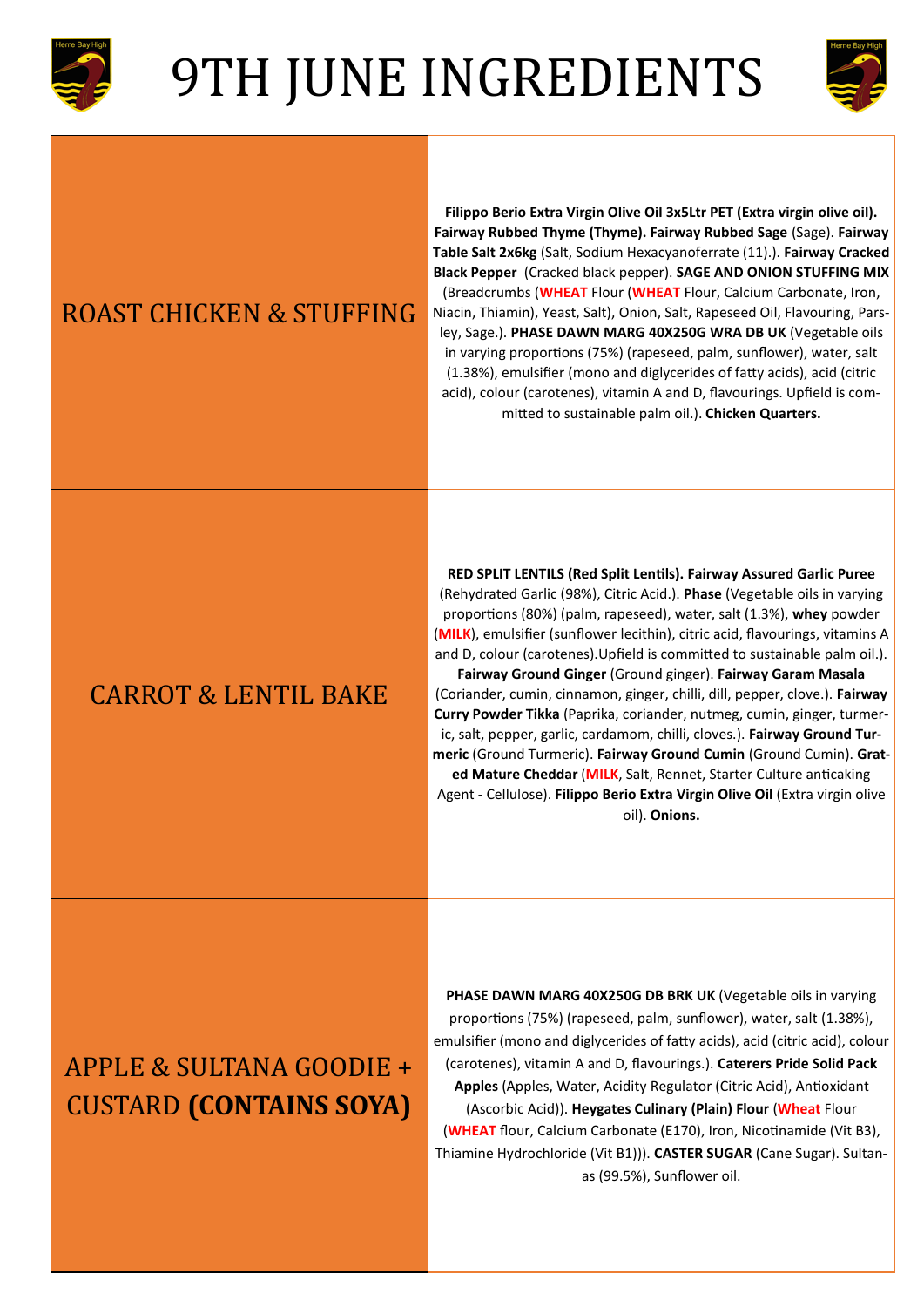



#### FISH FINGERS

**Fish** Fingers 120 x 25g (50%) (Formed **FISH** (**ALASKA POL-LOCK** and **COD**, **WHEAT flour**, water, yeast, yeast extract, potato, salt, curcuma, paprika, **WHEAT** starch, vegetable oil (100% rapeseed), methylcellulose (E461).). **Filippo Berio Extra Virgin Olive Oil** (50%) (Extra virgin olive oil).

#### QUORN NUGGETS

Mycoprotein (56%), Water, Sunflower Oil, **WHEAT** Flour (**WHEAT** Flour, Calcium Carbonate, Iron, Niacin & Thiamine), Rehydrated Free Range **EGG** White, Maize Flour, **WHEAT** Starch, **MILK** Proteins, Natural Flavouring, Dextrose, Firming Agents: Calcium Chloride, Calcium Acetate; Raising Agents: Trisodium Diphosphate, Sodium Carbonate; Turmeric Extract, Gelling Agent: Pectin.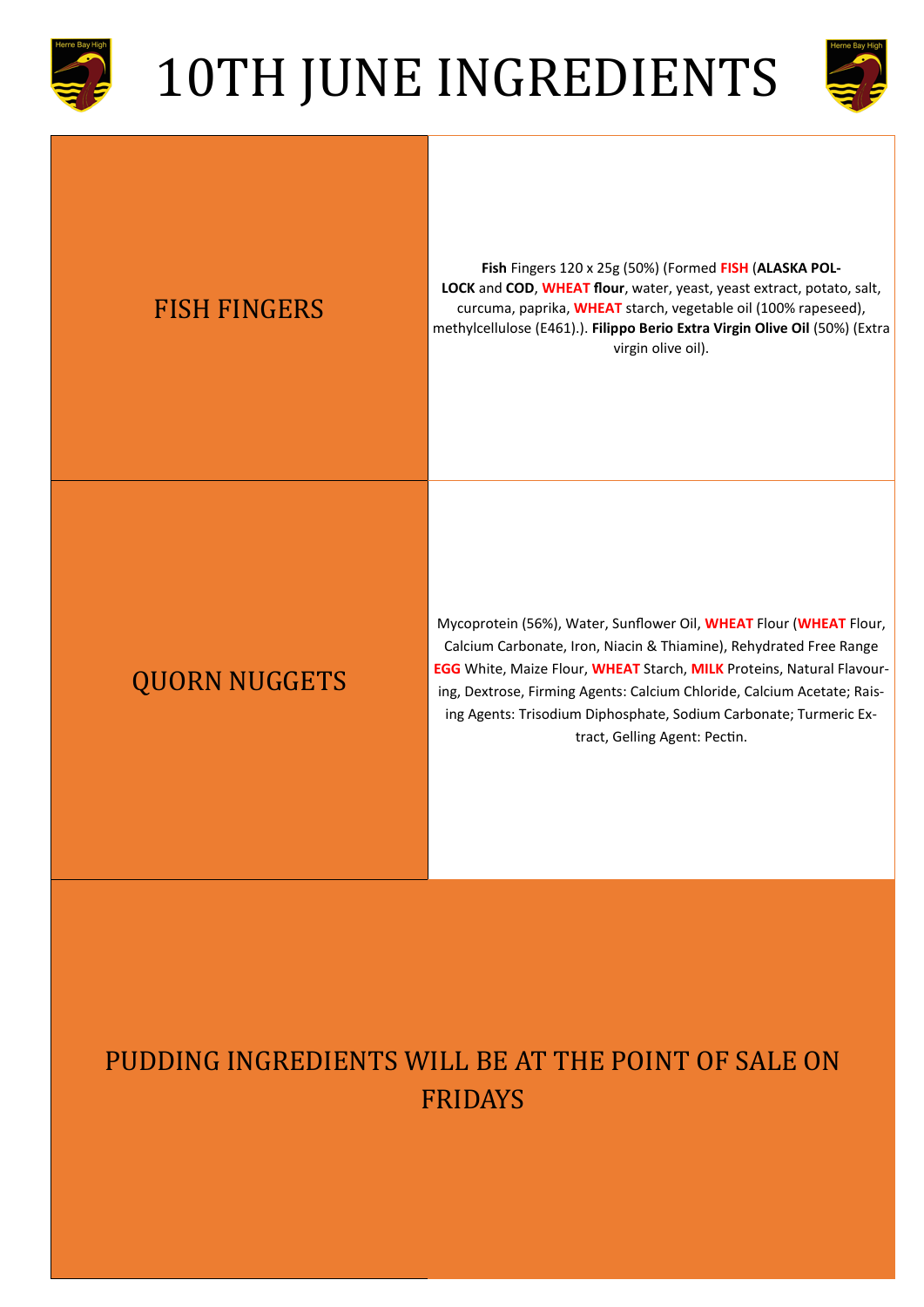



#### GAMMON STEAK Unsmoked Gammon Steaks

#### QUORN SAUSAGES

### MARBLE SPONGE & CHOCOLATE SAUCE **(MAY CONTAIN SOYA)**

Quorn Sausages 2kg (50%) (Mycoprotein (51%), Rehydrated Free Range **EGG** White, Textured **WHEAT** Protein (**WHEAT** Flour, Stabiliser: Sodium Alginate.), Rusk (**WHEAT** Flour, Salt, Yeast), Onion, Casing (Stabiliser: Sodium Alginate, Cellulose, Modified Starch.), Rapeseed Oil, Flavouring (contains Colours: Iron & Brown Iron Oxide.), **MILK** Proteins, Tapioca Starch, Firming Agents: Calcium Choride, Calcium Acetate. Pea Fibre, Roast **BARLEY** Malt Extract).

**Summer County Spread Tub** (Ingredients Vegetable oils in varying proportions (55%) (rapeseed, palm, sunflower), water, salt (1.38%), **BUTTERMILK**, preservative (potassium sorbate), emulsifier (mono and diglycerides of fatty acids), acid (citric acid), flavourings, vitamins (A and D), colours (carotenes). **Heygates Self Raising Flour** (**Wheat** Flour (**WHEAT** flour, Calcium Carbonate (E170), Iron, Nicotinamide (Vit B3), Thiamine Hydrochloride (Vit B1)), Sodium Carbonates (E500) Calcium Phosphates (E341)). **EGGS**. **Caster Sugar** (Cane Sugar). **Dr Oetker Fat Reduced Cocoa Powder** (Fat reduced cocoa powder Cocoa **butter** minimum content 10%). **Vanilla Flavouring** (Water, Propylene Glycol, Colour: Plain Caramel; Flavourings.

**Dr Oetker Fat Reduced Cocoa Powder** (Fat reduced cocoa powder Cocoa **butter** minimum content 10%). **Caster Sugar**(Cane Sugar). **Semi Skimmed MILK**.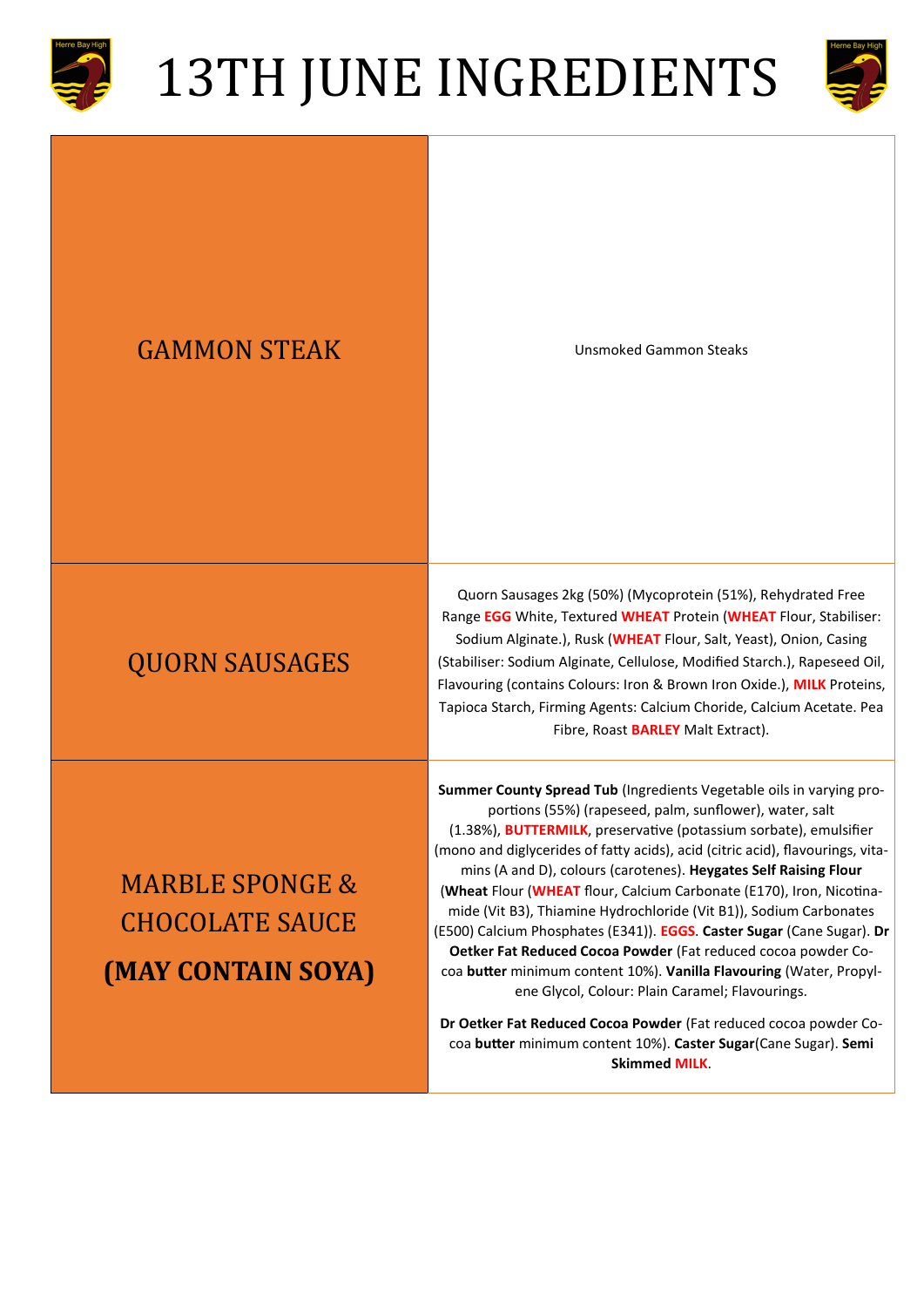



### BEEF AND ONION PIE & MASHED POTATO **(MAY CONTAIN SOYA)**

**Fairway Table Salt** (Salt, Sodium Hexacyanoferrate (11).). **Fairway Ground White Pepper** (Ground White pepper). **Filippo Berio Extra Virgin Olive Oil** (Extra virgin olive oil). **Fairway Assured Tomato Paste** (Tomatoes (100%)). **Oxo Beef Stock Cubes** (**WHEAT** Flour (with added Calcium, Iron, Niacin, Thiamin), Salt, Maize Starch, Yeast Extract, Flavour Enhancers (Monosodium Glutamate, Disodium Guanylate), Colour (Ammonia Caramel), Beef Fat (4.5%), Autolysed Yeast Extract, Dried Beef Bonestock, Flavourings, Sugar, Acidity Regulator (Lactic Acid), Onion Powder.). **Fairway Cornflour** (Maize Starch). **Heygates Culinary (Plain) Flour** (**Wheat** Flour (**WHEAT** flour, Calcium Carbonate (E170), Iron, Nicotinamide (Vit B3), Thiamine Hydrochloride (Vit B1))). **Phase Marge**(Vegetable oils in varying proportions (75%) (rapeseed, palm, sunflower), water, salt (1.38%), emulsifier (mono and diglycerides of fatty acids), acid (citric acid), colour (carotenes), vitamin A and D, flavourings. **2L Semi-skimmed MILK.** (Cows' **MILK**.). Medium **EGGS**(Hens **EGGS**). **Kerrymaid Packet Lard** (Pork Lard, Anitoxidant (Natural Tocopherols)). **Minced Beef. Onions.** 

**Summer County Spread Tub** (Ingredients Vegetable oils in varying proportions (55%) (rapeseed, palm, sunflower), water, salt (1.38%), **BUTTERMILK**, preservative (potassium sorbate), emulsifier (mono and diglycerides of fatty acids), acid (citric acid), flavourings, vitamins (A and D), colours (carotenes). Upfield is committed to sustainable palm oil.). **White Pepper Ground** (White pepper.). **Fairway Table Salt** (Salt, Sodium Hexacyanoferrate (11).). 2L Semi-skimmed **MILK** (Cows' **MILK**.) **White Potatoes.** 

### CREAMY VEGETABLE PIE & MASHED POTATO **(MAY CONTAIN SOYA)**

**Phase Marge** (Vegetable oils in varying proportions (75%) (rapeseed, palm, sunflower), water, salt (1.38%), emulsifier (mono and diglycerides of fatty acids), acid (citric acid), colour (carotenes), vitamin A and D, flavourings.). **Fairway Cornflour** (Maize Starch). **Fairway Table Salt** (Salt, Sodium Hexacyanoferrate (11).). **Fairway Ground White Pepper** (Ground White pepper). **Oxo Vegetable Stock Cubes** (Salt, Potato Starch, **WHEAT Flour** (with added Calcium, Iron, Niacin, Thiamin), Dried Glucose Syrup, Flavour Enhancers (Monosodium Glutamate, Disodium 5'-ribonucleotides), Onion Extract, Flavourings, Palm Oil, Yeast Extract (contains **BARLEY**), Tomato Powder, Sugar, Dried Herbs (Parsley, Bay, Thyme), Black Pepper Extract.). **Filippo Berio Extra Virgin Olive Oil** (Extra virgin olive oil). **Onions. Leeks. Carrots. Swede. Mushrooms. Heygates Culinary (Plain) Flour**  (**Wheat** Flour (**WHEAT** flour, Calcium Carbonate (E170), Iron, Nicotinamide (Vit B3), Thiamine Hydrochloride (Vit B1).

**Summer County Spread Tub** (Ingredients Vegetable oils in varying proportions (55%) (rapeseed, palm, sunflower), water, salt (1.38%), **BUTTERMILK**, preservative (potassium sorbate), emulsifier (mono and diglycerides of fatty acids), acid (citric acid), flavourings, vitamins (A and D), colours (carotenes). Upfield is committed to sustainable palm oil.). **White Pepper Ground** (White pepper.). **Fairway Table Salt** (Salt, Sodium Hexacyanoferrate (11).). 2L Semi-skimmed **MILK** (Cows' **MILK**.) **White Potatoes.** 

### STRAWBERRY SHORTBREAD CRUMBLE **(MAY CONTAIN SOYA)**

**Heygates Culinary (Plain) Flour** (**Wheat Flour** (**WHEAT flour**, Calcium Carbonate (E170), Iron, Nicotinamide (Vit B3), Thiamine Hydrochloride (Vit B1))). **Phase** (Vegetable oils in varying proportions (80%) (palm, rapeseed), water, salt (1.3%), **whey powder** (**MILK**), emulsifier (sunflower lecithin), citric acid, flavourings, vitamins A and D, colour (carotenes).Upfield is committed to sustainable palm oil.). Caster Sugar (Cane Sugar). **Strawberry Fruit Filling** (Water, Strawberry (38%), Sugar, Modified Starch, Acidity Regulator (Citric Acid), Colouring Food (Concentrate of Elderberry), Natural Flavour, Preservative (Potassium Sorbate).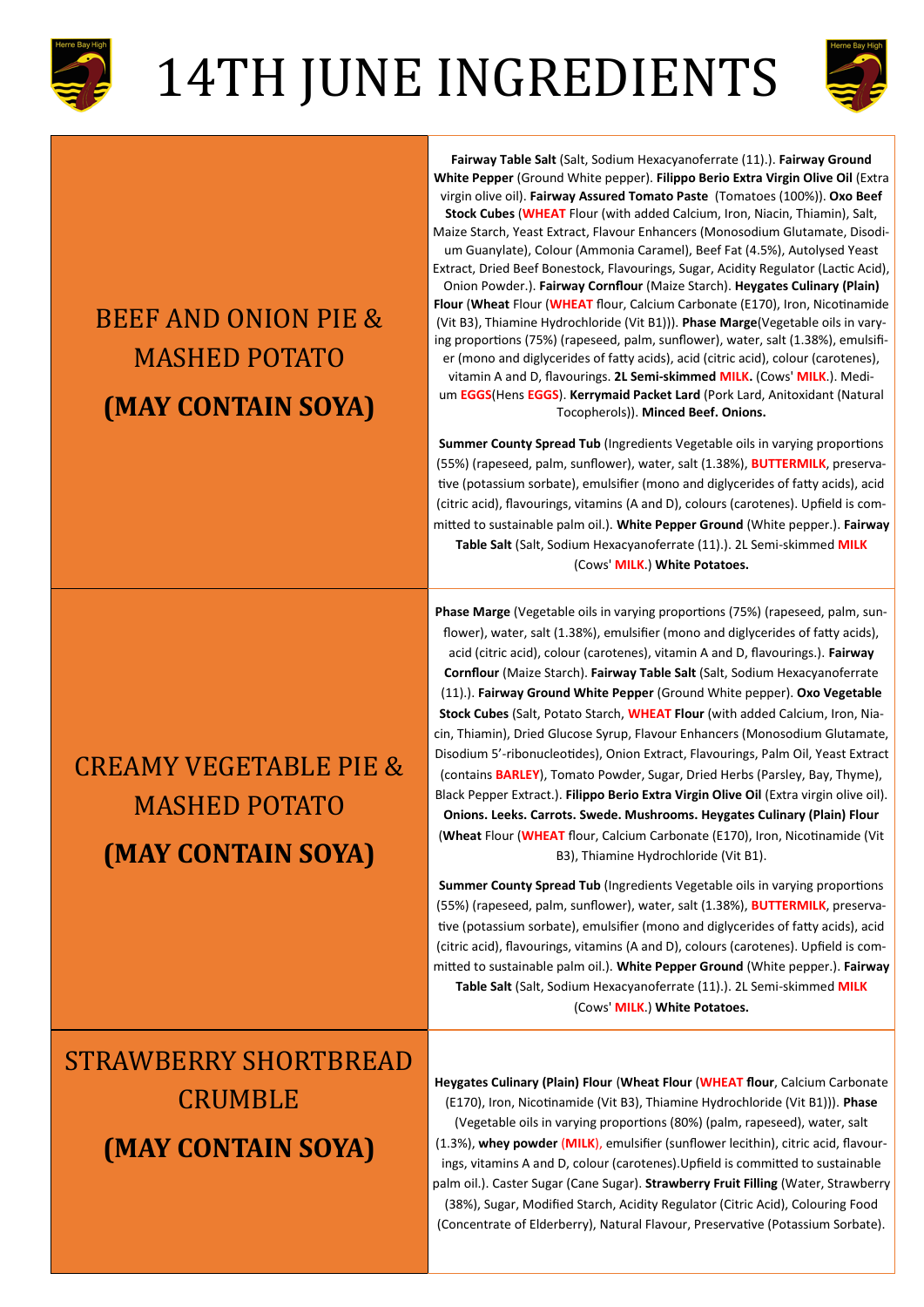



#### ROAST TURKEY & STUFFING

**Filippo Berio Extra Virgin Olive Oil** (Extra virgin olive oil). **Fairway Table Salt** (Salt, Sodium Hexacyanoferrate (11).). **Fairway Fine Cracked Black Pepper** (Black pepper). **Fairway Rubbed Thyme** (Thyme). **Bisto Gravy Granules for Turkey** (Potato Starch, Maltodextrin, Palm Oil, Salt, **WHEAT** Flour (with added Calcium, Iron, Niacin, Thiamin), Colour (E150c), Flavourings (contain **MILK**), Flavour Enhancers (E621, E635, E627), Turkey Powder, Emulsifier (E322) (contains **SOYA**), Chicken Powder.). **Cambray Sage & Onion Stuffing Mix** (Breadcrumbs (**WHEAT** flour, Salt, Yeast, **RYE** , Malt Extract: (**BARLEY** malt, Water, **RYE** malt)), Kibbled Onion (6%), Dried Sage (2.5%), Salt, Dried Parsley, Tapioca Starch.). **Phase Marge** (Vegetable oils in varying proportions (75%) (rapeseed, palm, sunflower), water, salt (1.38%), emulsifier (mono and diglycerides of fatty acids), acid (citric acid), colour (carotenes), vitamin A and D, flavourings. **Turkey Crown.** 

#### CAULIFLOWER CHEESE

**Heygates Culinary (Plain) Flour** (**Wheat Flour** (**WHEAT flour**, Calcium Carbonate (E170), Iron, Nicotinamide (Vit B3), Thiamine Hydrochloride (Vit B1))). **Semi Skimmed Milk** (Semi Skimmed **MILK**). Phase Marge (Vegetable oils in varying proportions (80%) (palm, rapeseed), water, salt (1.3%), **whey powder** (**MILK**), emulsifier (sunflower lecithin), citric acid, flavourings, vitamins A and D, colour (carotenes). **Fairway English Mustard** (Water, **MUSTARD** Flour (18%), Sugar,

Salt, **Wheat Flour** (**WHEAT Flour**, Calcium Carbonate, Iron, Nicotinamide, Thiamine hydrochloride), Acidity Regulator (Citric Acid), Rapeseed Oil, Turmeric, Stabiliser (Xanthan Gum), Flavouring, Colour (Lutein), Antioxidant (Ascorbic Acid). **Fairway Ground White Pepper** (Ground White pepper). **Grated Mature Cheddar** (**MILK**, Salt, Rennet, Starter Culture anticaking Agent - Cellulose).). **Cauliflower.** 

#### HOMEMADE RICE PUDDING

**Semi Skimmed MILK**. **Fairway Pudding Round Grain Rice** (100% Round Grain Rice (Oryza Sativa)). Caster Sugar (Cane Sugar). **Vanilla Flavouring**  (Water, Propylene Glycol, Colour: Plain Caramel; Flavourings.). **Kerrymaid Double Cream** (Reconstituted Skimmed **MILK** Powder, Palm Kernel Oil, Water, Palm Oil, Modified Maize Starch, Flavourings (contain **MILK**), Emulsifiers (E471, E322, E435), **MILK** Protein, Thickener (E415), Acidity Regulator (E331, E340), Salt, Colour (E160a).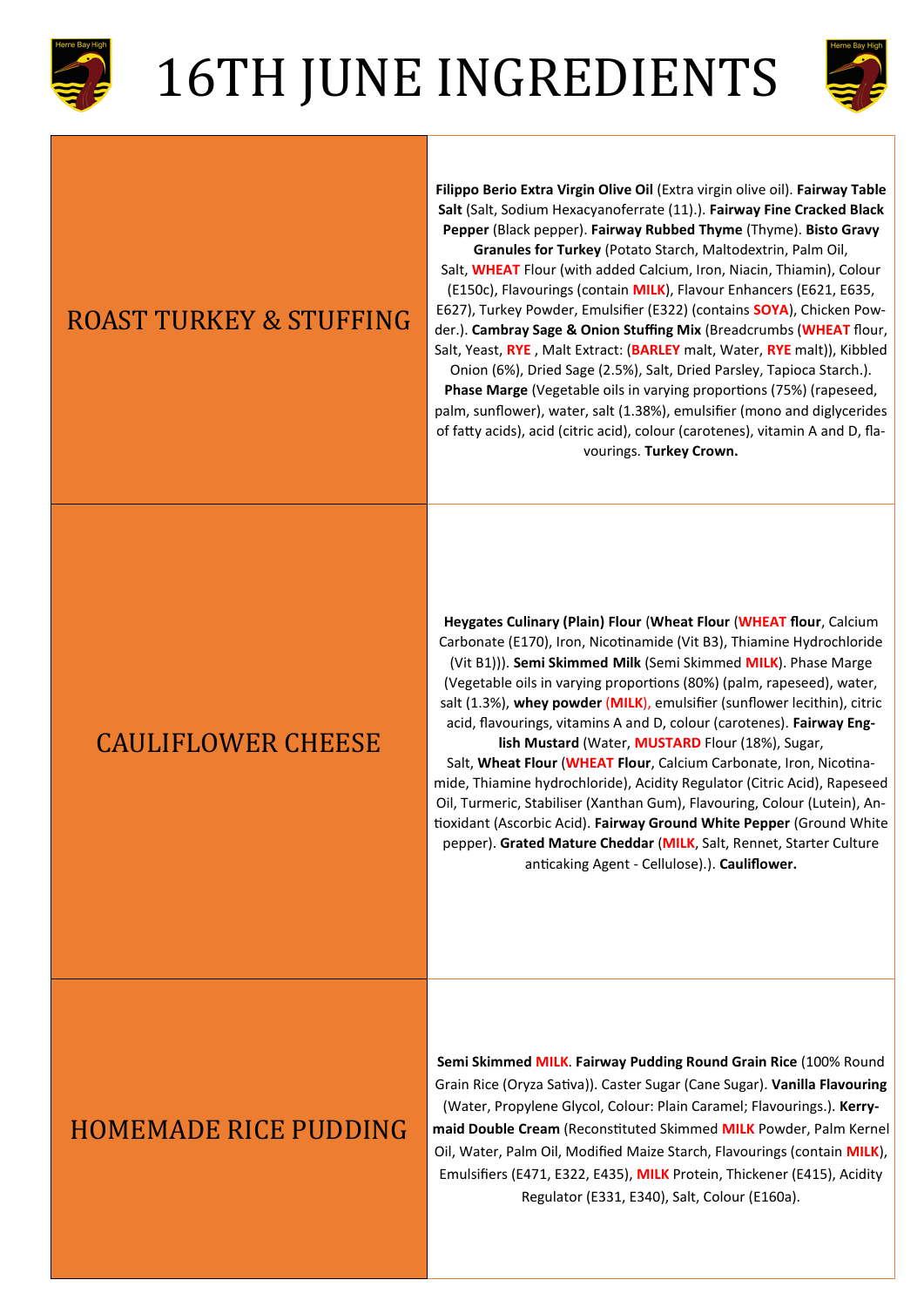



| <b>SAUSAGE ROLL</b>      | Fairway 6" Sausage Roll (INGREDIENTS: Water, WHEAT Flour, Pork<br>(17%), Margarine [Palm Oil, Palm Stearin, Water, Rapeseed Oil, Salt,<br>Emulsifier (E471), Acidity Regulator (E330), Lemon Juice], Rusk<br>[WHEAT Flour, Salt, Raising Agent (E503ii)], Seasoning<br>[Salt, SOYA Protein Concentrate, WHEAT Flour, Spices (Ginger, Nutmeg,<br>White Pepper, Mace, Black Pepper), Sugar, Rusk (WHEAT Flour, Salt,<br>Raising Agent (E503ii)), Preservative (Sodium SULPHITE), Emulsifier<br>(E451), Onion Powder, Dextrose, Antioxidant (E301), Spice Extracts],<br>Glaze [Water, Modified Starch, Rapeseed Oil, MILK Proteins, Emulsifiers<br>(SOYA Lecithin, E471), Acidity Regulators (E339iii), Colour (E160a)], Pork<br>Fat, Potato Starch, Salt, Yeast Extract.). |
|--------------------------|--------------------------------------------------------------------------------------------------------------------------------------------------------------------------------------------------------------------------------------------------------------------------------------------------------------------------------------------------------------------------------------------------------------------------------------------------------------------------------------------------------------------------------------------------------------------------------------------------------------------------------------------------------------------------------------------------------------------------------------------------------------------------|
| <b>VEGETABLE SAMOSAS</b> | Filling (Potato (35%), Peas (7%), Carrot (7%), Sweetcorn (6%), Green<br>Beans (5%), Sugar, Onion (1%), Salt, Dhania Jeera (Coriander Seeds Pow-<br>der, Cumin Powder), Coriander, Garam Masala (Cinnamon Powder,<br>Clove Powder, Black Pepper Powder, Ginger Powder), Chili Pow-<br>der, Water, Garlic, Ginger, Acidity Regulator: Citric Acid; Fennel Seeds,<br>Cumin Seeds, Red Chili Flakes, Cumin Powder, Cinnamon Powder, Clove<br>Powder), Pastry (WHEAT Flour, Water, Corn Oil, Salt).                                                                                                                                                                                                                                                                           |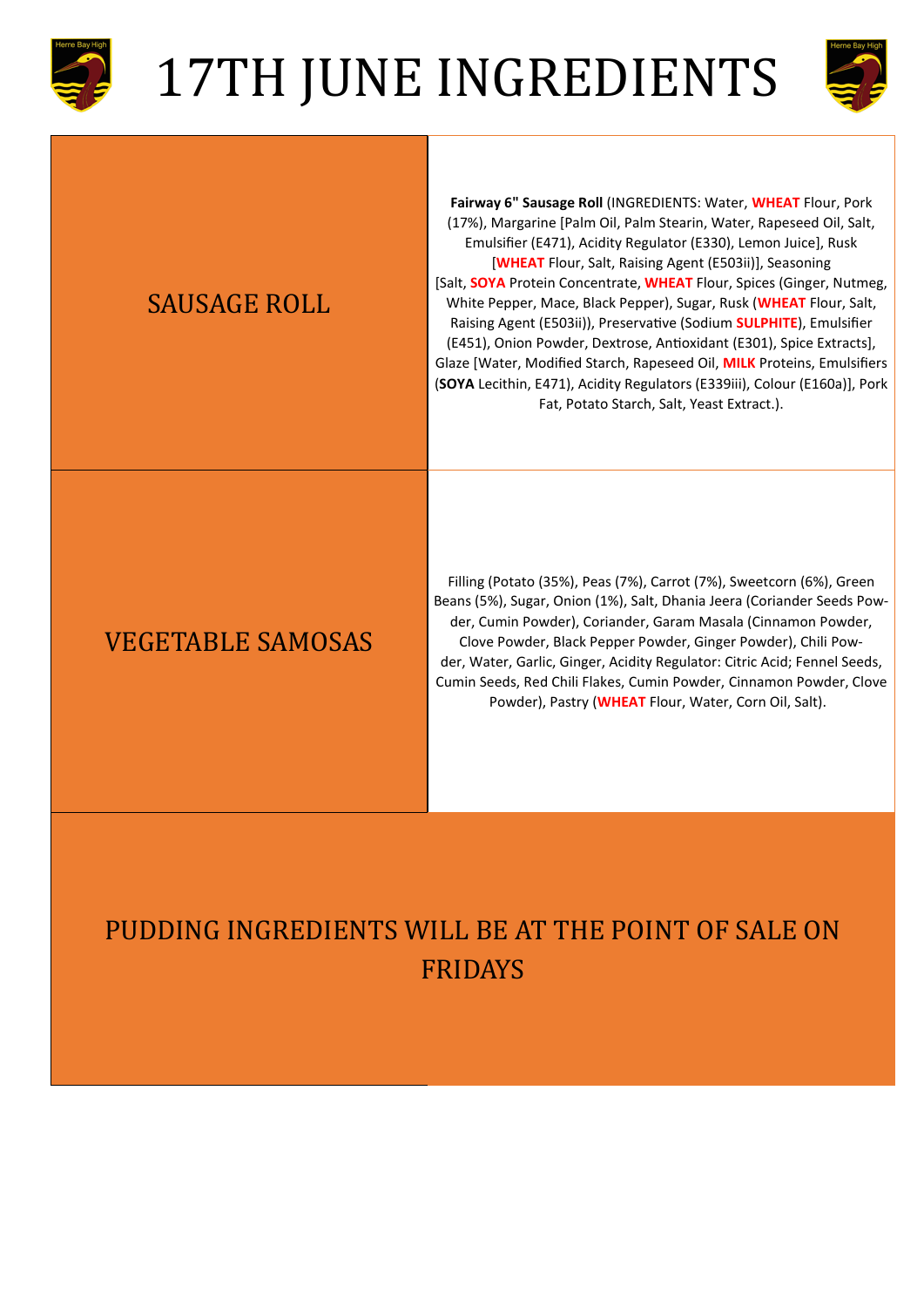



#### PORK MEATBALLS & PENNE PASTA

**MEAT BALLS** (Pork (81%), onions, breadcrumbs (**WHEAT** flour, water, salt, yeast), skimmed **MILK** powder, salt, spices, stabilisers (E450, E451). Fried in rapeseed oil.). **Fairway Assured Chopped Tomatoes in Tomato Juice** (Tomatoes, Tomato Juice, Acidity Regulator (Citric Acid)). **Fairway Assured Garlic Puree** (Rehydrated Garlic (98%), Citric Acid.). **Fairway Table Salt** (Salt, Sodium Hexacyanoferrate (11).). Fairway **Ground White** 

**Pepper** (Ground White pepper). **Filippo Berio Extra Virgin Olive Oil**  (Extra virgin olive oil). **Fairway Assured Tomato Paste** (Tomatoes (100%)). **Oxo Vegetable Stock Cubes** (Salt, Potato Starch, **WHEAT** Flour (with added Calcium, Iron, Niacin, Thiamin), Dried Glucose Syrup, Flavour Enhancers (Monosodium Glutamate, Disodium 5'-ribonucleotides), Onion Extract, Flavourings, Palm Oil, Yeast Extract (contains **BARLEY**), Tomato Powder, Sugar, Dried Herbs (Parsley, Bay, Thyme), Black Pepper Extract.). **Fairway Italian Seasoning** (Marjoram, thyme, basil, oregano, parsley, sage, black pepper). **Onions.** 

#### QUORN BOLOGNESE

**Quorn Mince** (Mycoprotein (88%), Rehydrated Free Range **EGG** White, Pea Fibre, Natural Caramelised Sugar, Firming Agents: Calcium Chloride, Calcium Acetate; Gluten Free **BARLEY** Malt Extract.). **Fairway Table Salt**  (Salt, Sodium Hexacyanoferrate (11).). **Fairway Ground White Pepper**  (Ground White pepper). **Filippo Berio Extra Virgin Olive Oil** (Extra virgin olive oil). **Oxo Vegetable Stock Cubes** (Salt, Potato Starch, **WHEAT** Flour (with added Calcium, Iron, Niacin, Thiamin), Dried Glucose Syrup, Flavour Enhancers (Monosodium Glutamate, Disodium 5'-ribonucleotides), Onion Extract, Flavourings, Palm Oil, Yeast Extract (contains **BARLEY**), Tomato Powder, Sugar, Dried Herbs (Parsley, Bay, Thyme), Black Pepper Extract.). **Fairway Assured Garlic Puree** (Rehydrated Garlic (98%), Citric Acid.). **Fairway Assured Chopped Tomatoes in Tomato Juice** (Tomatoes, Tomato Juice, Acidity Regulator (Citric Acid)). **Fairway Assured Tomato Paste** (Tomatoes (100%)). **Fairway Cornflour** (Maize Starch). **Fairway Italian Seasoning** (Marjoram, thyme, basil, oregano, parsley, sage, black pepper). **Onions.** 

#### APPLE CRUMBLE & CUSTARD

**Phase Marge** (Vegetable oils in varying proportions (75%) (rapeseed, palm, sunflower), water, salt (1.38%), emulsifier (mono and diglycerides of fatty acids), acid (citric acid), colour (carotenes), vitamin A and D, flavourings.). **Heygates Culinary (Plain) Flour** (**Wheat** Flour (**WHEAT** flour, Calcium Carbonate (E170), Iron, Nicotinamide (Vit B3), Thiamine Hydrochloride (Vit B1))). Caster Sugar (Cane Sugar). **Caterers Pride Solid Pack Apples** (Apples, Water, Acidity Regulator (Citric Acid), Antioxidant (Ascorbic Acid)).

**Bird's Custard Powder** (Maize Starch, Salt, Colour (Annatto Norbixin), Flavouring.). Caster Sugar (Cane Sugar). Semi Skimmed **MILK**.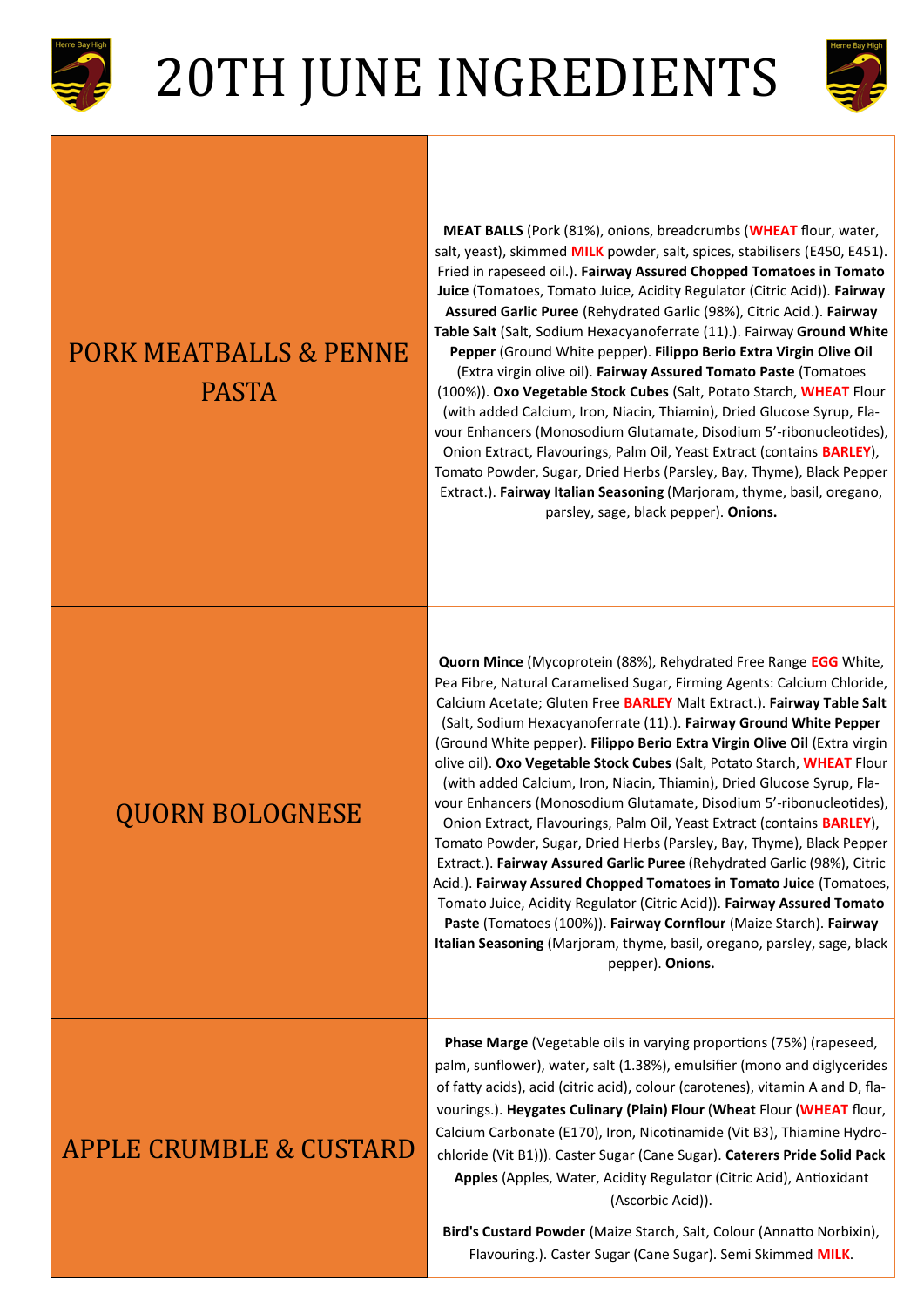



#### CHICKEN CURRY & RICE

**Phase Marge** (Vegetable oils in varying proportions (75%) (rapeseed, palm, sunflower), water, salt (1.38%), emulsifier (mono and diglycerides of fatty acids), acid (citric acid), colour (carotenes), vitamin A and D, flavourings.). **Mini Round G&C Naan** (**WHEAT** Flour (Fortified with Calcium,

Iron, Niacin, Thiamin), Water, Rapeseed Oil, Raising Agents (Monocalcium Phosphates, Sodium Bicarbonate), Vegetable Ghee (Palm Oil, Rapeseed Oil), Garlic (1.5%), Yeast, Coriander (0.5%), Salt, Kalonji Seeds (0.5%), Dextrose.). **Fairway Assured Garlic Puree** (Rehydrated Garlic (98%), Citric Acid.). **Fairway Ground Ginger** (Ground ginger). **Fairway Table Salt** (Salt, Sodium Hexacyanoferrate (11).). **Filippo Berio Ex-**

**tra Virgin Olive Oil** (Extra virgin olive oil). **Fairway Garam Masala** (Coriander, cumin, cinnamon, ginger, chilli, dill, pepper, clove.). **Fairway Ground Turmeric** (Ground Turmeric). **Fairway Ground Cumin** (Ground Cumin). **Curry Powder** - (Coriander, Turmeric, Fennel, Fenugreek, Cumin, Pepper, Cardamom, Red Chilli, Sea Salt, Garlic, Cloves - all powders).

**Coconut Milk** (Coconut Extract (52%), Water, Stabilisers: Guar Gum (E412), Sodium Carboxymethyl Cellulose (E466), sucrose Esters of Fatty Acids (473).). **Creamed Coconut** (Coconut (100%)). **Fairway Assured Mango Chutney** (Sugar, Mangoes (46%), Salt, Acidity Regulator (Acetic Acid), Spices, Garlic Powder). **White Rice** (Rice). **Diced Chicken. Onions.** 

#### VEGETABLE CURRY & RICE

**Fairway Assured Mango Chutney** (Sugar, Mangoes (46%), Salt, Acidity Regulator (Acetic Acid), **Spices**, Garlic Powder). **Fairway Assured Garlic Puree** (Rehydrated Garlic (98%), Citric Acid.). **Fairway Ground Ginger**  (Ground ginger). **Coconut Milk** (Coconut Extract (52%), Water, Stabilisers: Guar Gum (E412), Sodium Carboxymethyl Cellulose (E466), sucrose Esters of Fatty Acids (473).). **Creamed Coconut** (Coconut (100%)). **Fairway Garam Masala** (Coriander, cumin, cinnamon, ginger, chilli, dill, pepper, clove.). **Fairway Curry Powder** (Paprika, coriander, nutmeg, cumin, ginger, turmeric, salt, pepper, garlic, cardamom, chilli, cloves.). **Fairway Ground Turmeric** (Ground Turmeric). **Fairway Ground Cumin** (Ground Cumin). **Fairway Assured Tomato Paste** (Tomatoes, Salt). Onions). **Fairway Easy Cook Long Grain Rice** (100% Long Grain Parboiled Rice (Oryza sativa).). **Round Garlic & Coriander Naan** (**WHEAT** Flour (Fortified with Calcium, Iron, Thiamin, Niacin), Water, Vegetable Ghee (Palm Oil, Rapeseed Oil), Garlic (3%), Yeast, Raising Agents (Calcium Phosphate, Sodium Bicarbonate), Kalonji Seeds, Rapeseed Oil, Salt, Coriander (0.5%),

Skimmed **MILK** Powder.). **Courgettes. Peppers. Carrots. Mushrooms.** 

#### MANDARIN CHEESECAKE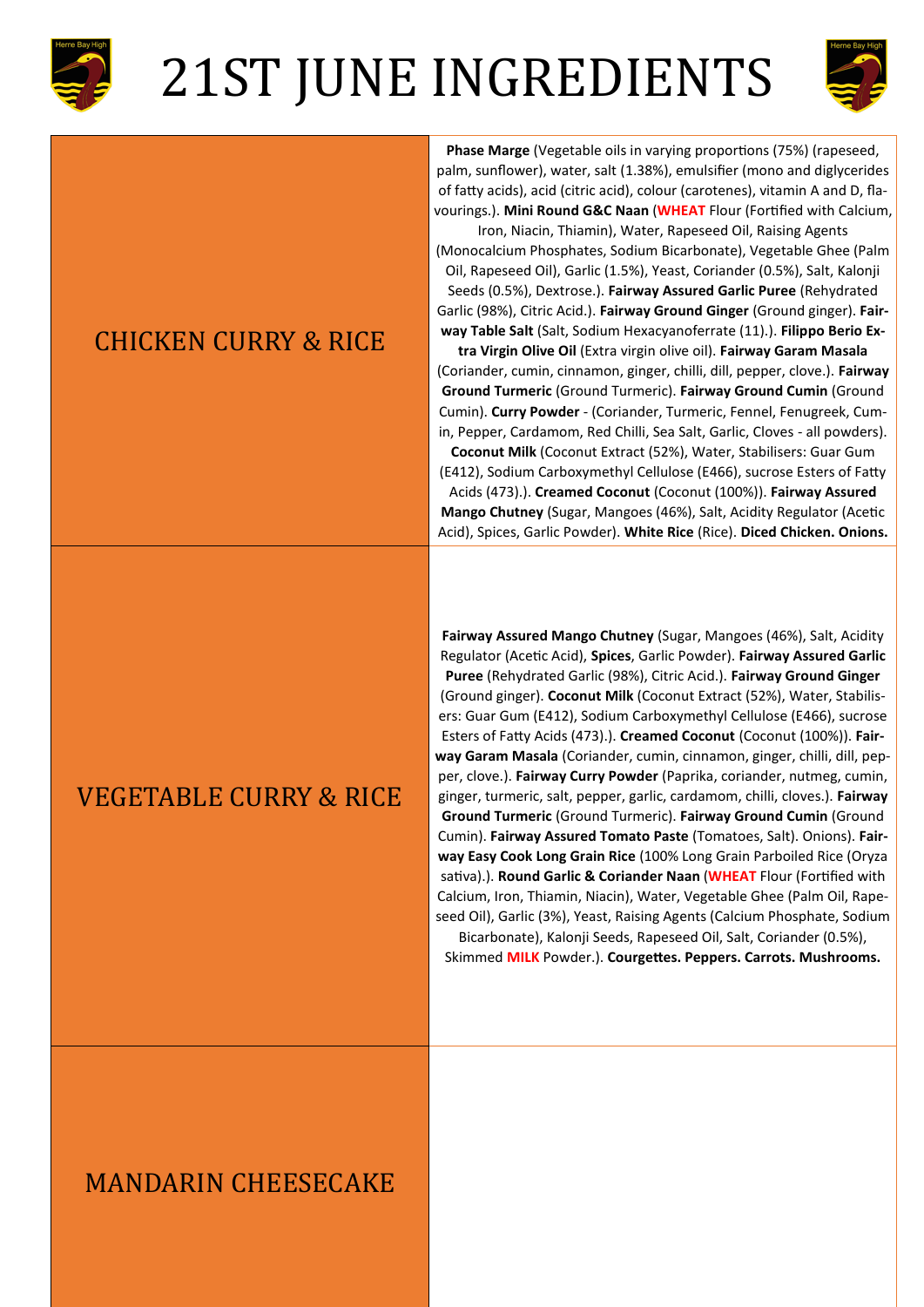

## 23RD JUNE INGREDIENTS



### ROAST BEEF & YORKSHIRE PUDDING

**Fairway Table Salt** (Salt, Sodium Hexacyanoferrate (11).). **Fairway Cracked Black Pepper** (Cracked black pepper). **Bisto Gravy Granules**  (Potato Starch, Maltodextrin, Palm Oil, Salt, **WHEAT** Flour (with added Calcium, Iron, Niacin, Thiamin), Colour (E150c), Sugar, Flavourings (contain **BARLEY**), Flavour Enhancers (E621, E635), Emulsifier (E322) (contains **SOYA**).). **60 Ready Baked Yorkshire puddings**  (Fortified **Wheat** Flour (**WHEAT** FLOUR, Calcium Carbonate, Iron, Niacin, Thiamin), Water, **EGG** White, **EGG**, Rapeseed Oil, Dried Skimmed **MILK**, Salt.). **Roasting Beef.** 

### QUORN SAUSAGES IN ONION GRAVY

**Quorn Sausages** (Mycoprotein (51%), Rehydrated Free Range EGG White, Textured WHEAT Protein (**WHEAT** Flour, Stabiliser: Sodium Alginate.), Rusk (**WHEAT** Flour, Salt, Yeast), Onion, Casing (Stabiliser: Sodium Alginate, Cellulose, Modified Starch.), Rapeseed Oil, Flavouring (contains Colours: Iron & Brown Iron Oxide.), **MILK** Proteins, Tapioca Starch, Firming Agents: Calcium Choride, Calcium Acetate. Pea Fibre, Roast **BARLEY** Malt Extract). **Bisto The Original Gravy Powder** (Potato Starch, Salt, **WHEAT** Starch, Colour (E150c), Yeast Powder (contains **BARLEY**), Onion Powder.). **Onions**.

#### CHOCOLATE TART

palm, sunflower), water, salt (1.38%), emulsifier (mono and diglycerides of fatty acids), acid (citric acid), colour (carotenes), vitamin A and D, flavourings.). **Silver Spoon Icing Sugar** (Icing Sugar, Anti-Caking Agent (Tricalcium Phosphate (E341(iii))).). **Dr Oetker Fat Reduced Cocoa Powder** (Fat reduced cocoa powder Cocoa **butter** minimum content 10%). **Semi-skimmed MILK** (7%) (Cows' **MILK**.). **Callebaut White Chocolate Callets** (Sugar, Cocoa Butter, Whole **MILK** Powder, Emulsifier **SOYA** Lecithin, Natural Vanilla Flavouring.). **Digestive Rounds**  (Fortified **WHEAT** Flour (**WHEAT** Flour, Calcium Carbonate, Iron, Nicotin-

**Phase Marge** (Vegetable oils in varying proportions (75%) (rapeseed,

amide, Thiamin), Vegetable Oil (Palm, Rapeseed in varying proportions), Wholemeal **WHEAT** Flour (14%), Sugar, Partially Inverted Refiners Syrup, **Whey** Powder (**MILK**), Raising Agents (Sodium Hydrogen Carbonate,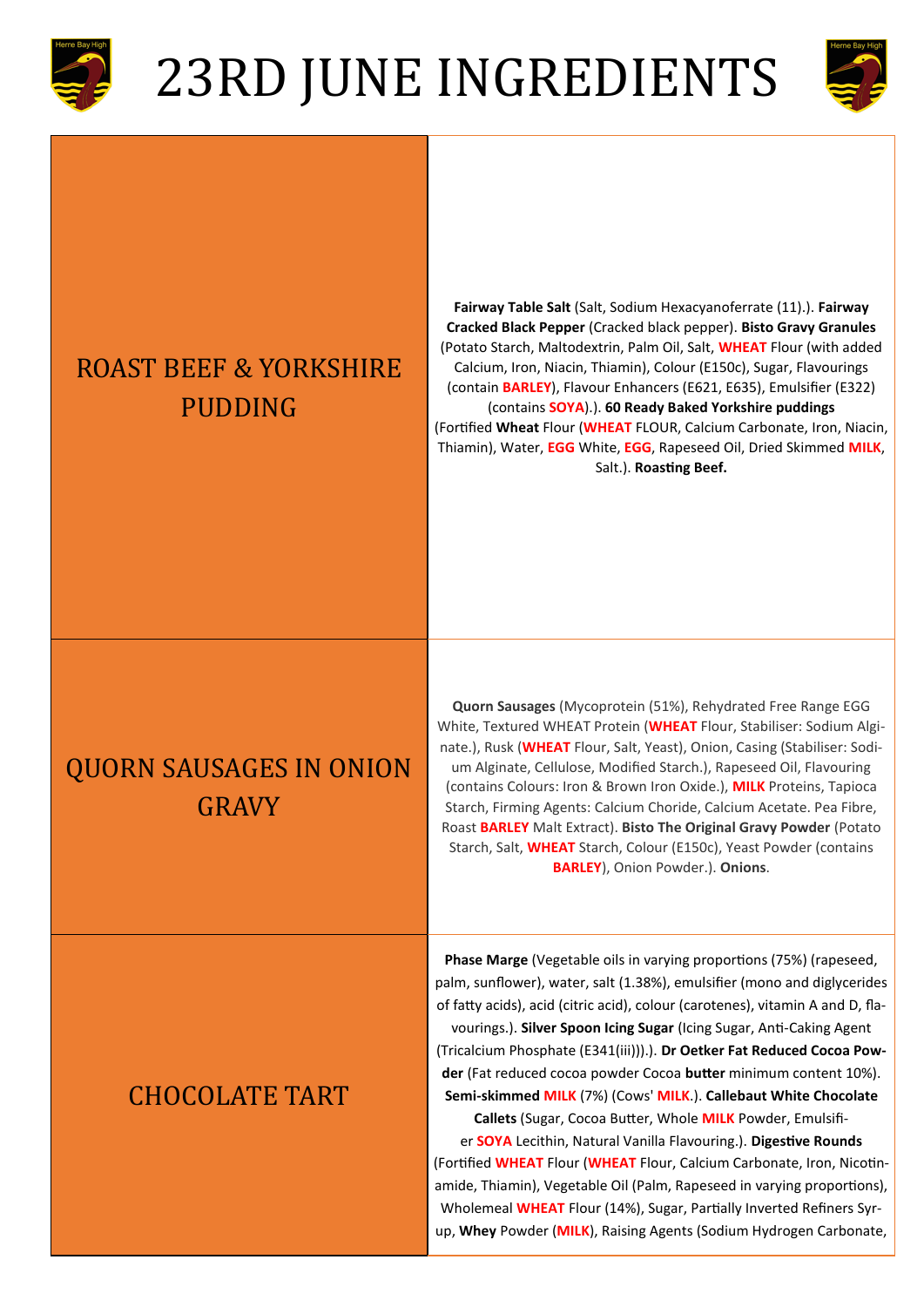



### BATTERED COD

**Fairway Battered Cod** (Cod **(FISH)**, Fortified **WHEAT** Flour (**WHEAT** Flour, Calcium Carbonate, Iron, Niacin, Thiamin), Wallter, Rapeseed Oil, Salt, Maize Starch, Raising Agent (Disodium Diphosphate, Sodium Bicarbonate), **WHEAT** Starch, Dextrose, Yeast Extract, Stabiliser (Xanthan Gum).

#### SPICY BEAN BURGER

**SPICY BEAN ¼lb BURGER** (Kidney Beans (12%), Sweetcorn (12%), Dried Potato, Water, Crumb (**Wheat** Flour (**WHEAT** Flour, Calcium Carbonate, Iron, Niacin, Thiamin), Yeast, Dextrose, Salt, Paprika, Turmeric), Onion, Carrot, Green Peppers (6%), Rapeseed Oil, **Wheat** Flour (**WHEAT** Flour, Calcium Carbonate, Iron, Niacin, Thiamin), Tomato Purée, Salt, Cumin, Garlic, Onion Powder, Chilli Powder, Black Pepper, Oregano, Acidity Regulator (Citric Acid).). **Fairway Assured A5 Sliced Floured Baps**  (**WHEAT** Flour (**WHEAT** Flour, Calcium Carbonate, Iron, Niacin & Thiamin), Water, Sugar, Salt, Yeast, Rapeseed Oil, Emulsifiers: E471,E472(e). Flour Treatment Agents: E300, E920.).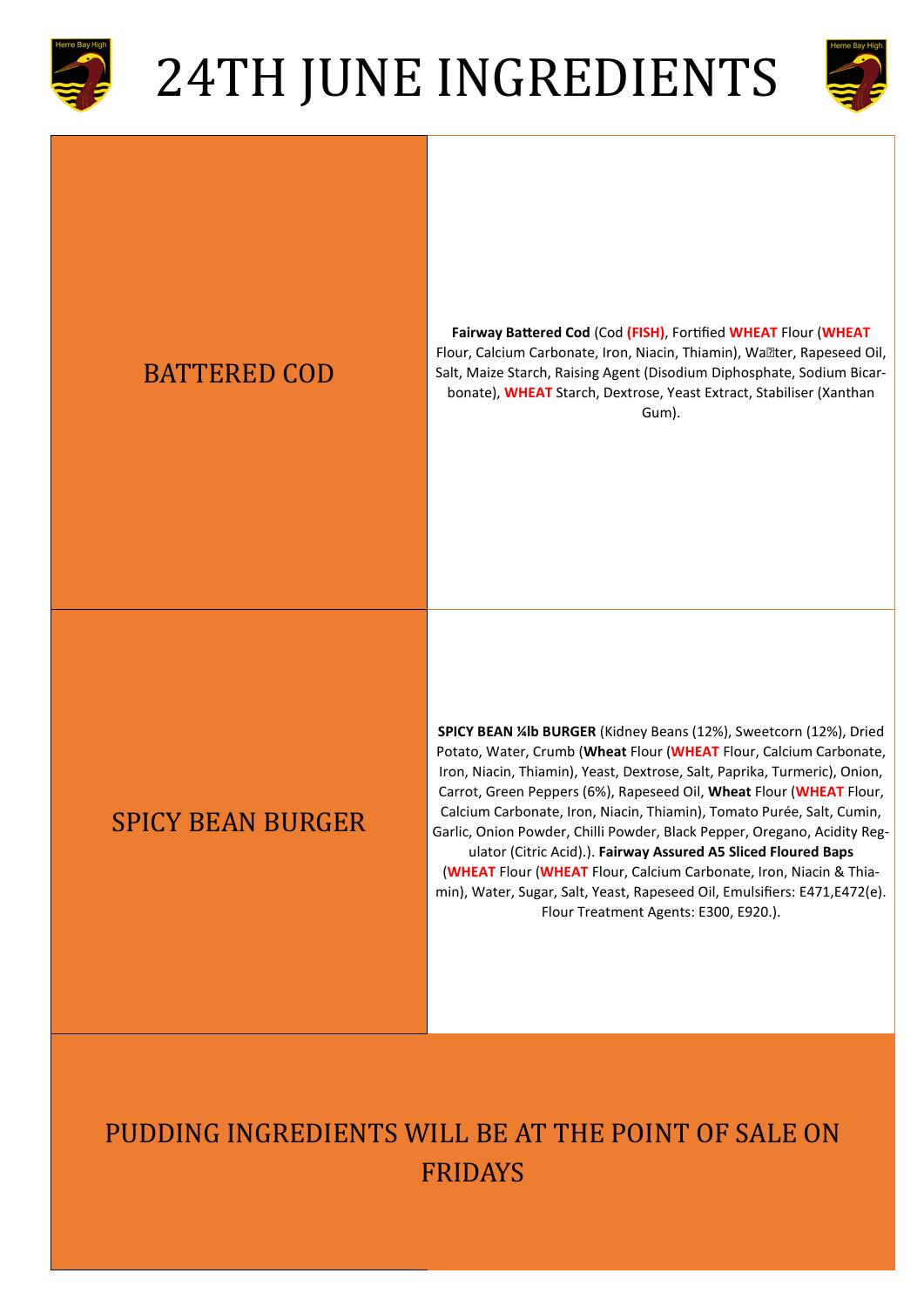



#### CREAMY CHICKEN RISOTTO

### QUORN & VEGETABLE RISOTTO

**Filippo Berio Extra Virgin Olive Oil** (Extra virgin olive oil). **Fairway Assured Garlic Puree** (Rehydrated Garlic (98%), Citric Acid.). **Fairway Table Salt** (Salt, Sodium Hexacyanoferrate (11).). **Fairway Ground White Pepper** (Ground White pepper). **Fairway Mixed Herbs** (Thyme, marjoram, basil, sage, parsley). **Oxo Chicken Stock Cubes** (**WHEAT** Flour (with added Calcium, Iron, Niacin, Thiamin), Salt, Dried Glucose Syrup, Flavour Enhancer (Monosodium Glutamate), Yeast Extract, Flavourings, Chicken Fat (3%), Potato Starch, Sugar, Concentrated Chicken Extract (2%), Colour (Ammonia Caramel).). **Long Grain Rice** (Rice). **Fairway Assured Peas Luxury** (Peas). **Fairway Assured Sweetcorn** (Sweetcorn (100%)). **Grated Mild Cheddar**(**MILK**, Salt, Rennet, Starter Culture Anticaking Agent - Cellulose). **Kerrymaid Double Cream alternative** (Reconstituted Skimmed **MILK** Powder, Palm Kernel Oil, Water, Palm Oil, Modified Maize Starch, Flavourings (contain **MILK**), Emulsifiers (E471, E322, E435), **MILK** Protein, Thickener (E415), Acidity Regulator (E331, E340), Salt, Colour (E160a).). **Diced Chicken. Onions. Mushrooms. Carrots. Mixed Peppers.** 

**Quorn Pieces** (Mycoprotein (94%), Rehydrated Free Range **EGG** White, Flavouring, Firming Agents: Calcium Chloride, Calcium Acetate.). **Fairway Easy Cook Long Grain Rice** (100% Long Grain Parboiled Rice (Oryza sativa).). **Oxo Vegetable Stock Cubes** (Salt, Potato Starch, **WHEAT** Flour (with added Calcium, Iron, Niacin, Thiamin), Dried Glucose Syrup, Flavour Enhancers (Monosodium Glutamate, Disodium 5'-ribonucleotides), Onion Extract, Flavourings, Palm Oil, Yeast Extract (contains **BARLEY**), Tomato Powder, Sugar, Dried Herbs (Parsley, Bay, Thyme), Black Pepper Extract.). **Fairway Italian Seasoning** (Marjoram, thyme, basil, oregano, parsley, sage, black pepper). **Grated Mature Cheddar** (**MILK**, Salt, Rennet, Starter Culture anticaking Agent - Cellulose). **Grat-**

**ed Mozzarella** (**Mozzarella** (**MILK**, Salt, vegetarian Approved Rennet, Starter Culture) anticaking agent cellulose). **Onions. Peppers. Carrots.** 

### LEMON SYRUP SPONGE & **CUSTARD**

**Heygates Culinary Flour** (**Wheat Flour** (**WHEAT flour**, Calcium Carbonate (E170), Iron, Nicotinamide (Vit B3), Thiamine Hydrochloride (Vit B1))). **Caster Sugar** (Cane Sugar). **Summer County Spread Tub**  (Ingredients Vegetable oils in varying proportions (55%) (rapeseed, palm, sunflower), water, salt (1.38%), **BUTTERMILK**, preservative (potassium sorbate), emulsifier (mono and diglycerides of fatty acids), acid (citric acid), flavourings, vitamins (A and D), colours (carotenes). Upfield is committed to sustainable palm oil.). **EGGS**. **Lemon Zest & Juice**.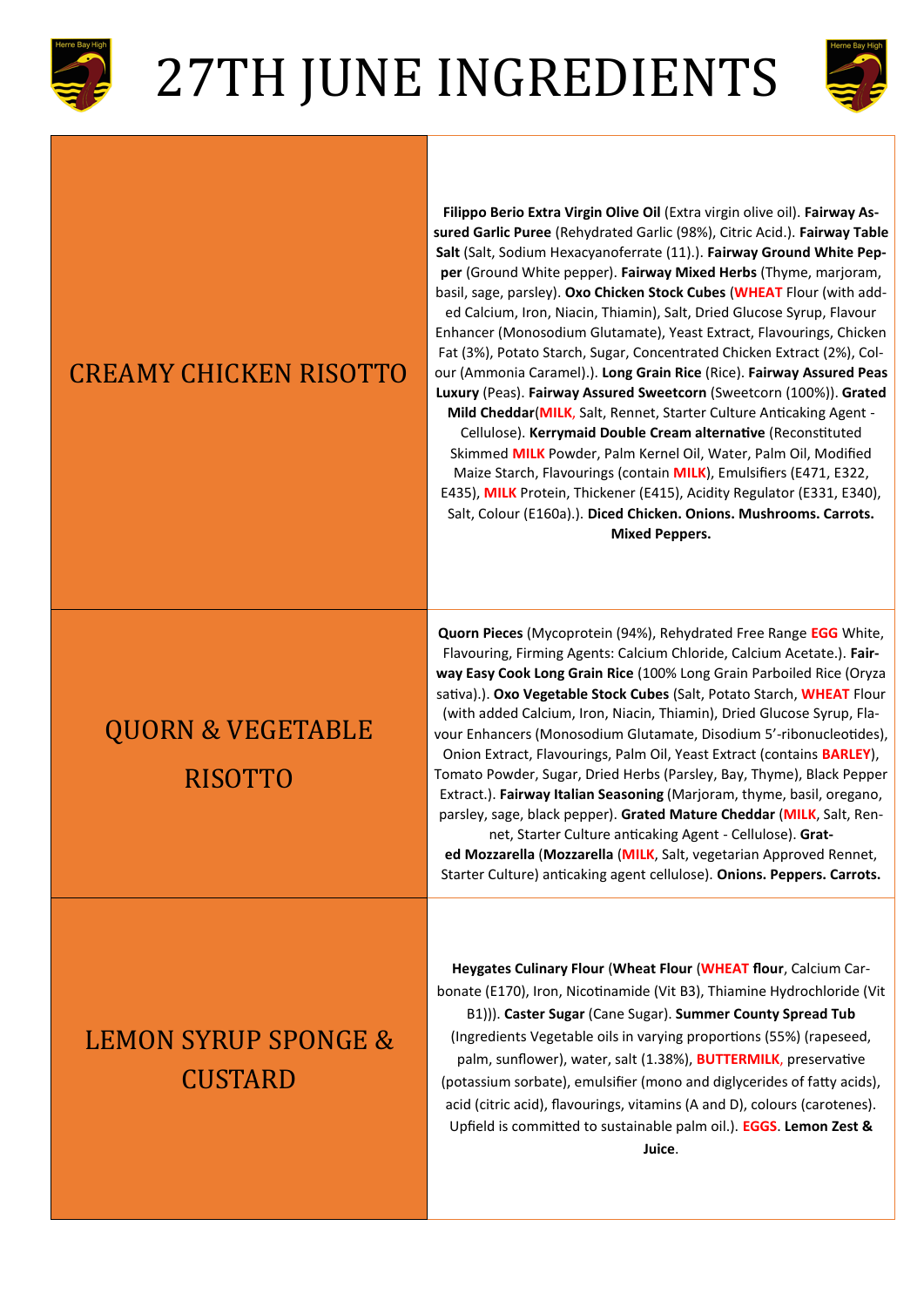



#### COD PORTUGUESE

**Fairway Table Salt** (Salt, Sodium Hexacyanoferrate (11).). **Fairway Ground White Pepper** (Ground White pepper). **Filippo Berio Extra Virgin Olive Oil** (Extra virgin olive oil). **Fairway Assured Chopped Tomatoes in Tomato Juice** (Tomatoes, Tomato Juice, Acidity Regulator (Citric Acid)). **Fairway Assured Tomato Paste** (Tomatoes (100%)). **Oxo Vegetable Stock Cubes** (Salt, Potato Starch, **WHEAT** Flour (with added Calcium, Iron, Niacin, Thiamin), Dried Glucose Syrup, Flavour Enhancers (Monosodium Glutamate, Disodium 5'-ribonucleotides), Onion Extract, Flavourings, Palm Oil, Yeast Extract (contains **BARLEY**), Tomato Powder, Sugar, Dried Herbs (Parsley, Bay, Thyme), Black Pepper Extract.). **FAIR-WAY CORNFLOUR** (Maize Starch). **Fairway Spanish Paprika**  (Paprika). **Cod Fillets (FISH). Onions**. **Diced Mixed Peppers**.

#### STUFFED PEPPERS

**Oxo Vegetable Stock Cubes** (Salt, Potato Starch, **WHEAT** Flour (with added Calcium, Iron, Niacin, Thiamin), Dried Glucose Syrup, Flavour Enhancers (Monosodium Glutamate, Disodium 5'-ribonucleotides), Onion Extract, Flavourings, Palm Oil, Yeast Extract (contains **BARLEY**), Tomato Powder, Sugar, Dried Herbs (Parsley, Bay, Thyme), Black Pepper Extract.). **BUCHANANS COUS COUS** (DURUM **WHEAT**, Semolina). **Fairway Italian Seasoning** (Marjoram, thyme, basil, oregano, parsley, sage, black pepper). **Fairway Assured Garlic Puree** (Rehydrated Garlic (98%), Citric Acid.). **Grated Mild Cheddar** (**MILK**, Salt, Rennet, Starter Culture Anticaking Agent - Cellulose). **Filippo Berio Extra Virgin Olive Oil** (Extra virgin olive oil). **Onions. Peppers. Mushrooms. Courgette.** 

#### BANANA MOUSSE POTS

**White mini marshmallows** (Glucose-fructose syrup, sugar, water, dextrose, gelatine, flavouring). **Angel Delight Banana Flavour Mousse Dessert Mix** (Skimmed **MILK** Powder, Sugar, Dried Glucose Syrup, Modified Starch, Palm Oil, Emulsifiers (Mono- and Diglycerides of Fatty Acids, Lactic Acid Esters of Mono- and Diglycerides of Fatty Acids, Mono- and Diacetyltartaric Acid Esters of Mono- and Diglycerides of Fatty Ac-

ids), **MILK** Proteins, Gelling Agents (Diphosphates, Sodium Phosphates), Calcium Carbonate, Stabiliser (Potassium Phosphates), Flavourings, Colours (Annatto Norbixin, Carotenes).). **Semi-Skimmed Milk** - UHT (Semiskimmed **MILK**). **Dr Oetker Sugar Strands** (Sugar, modified maize starch, vegetable oil (coconut), colouring foods (concentrates from spirulina, safflower, lemon, sweet potato, radish), glucose syrup, anti-caking agent (talc), colour (copper complexes of chlorophylls and chlorophyllins).).

**Callebaut Milk Chocolate Callets** (Sugar, Cocoa Butter, Whole **MILK** Powder, Cocoa Mass, Emulsifier **SOYA** Lecithin, Natural Vanilla Flavouring.).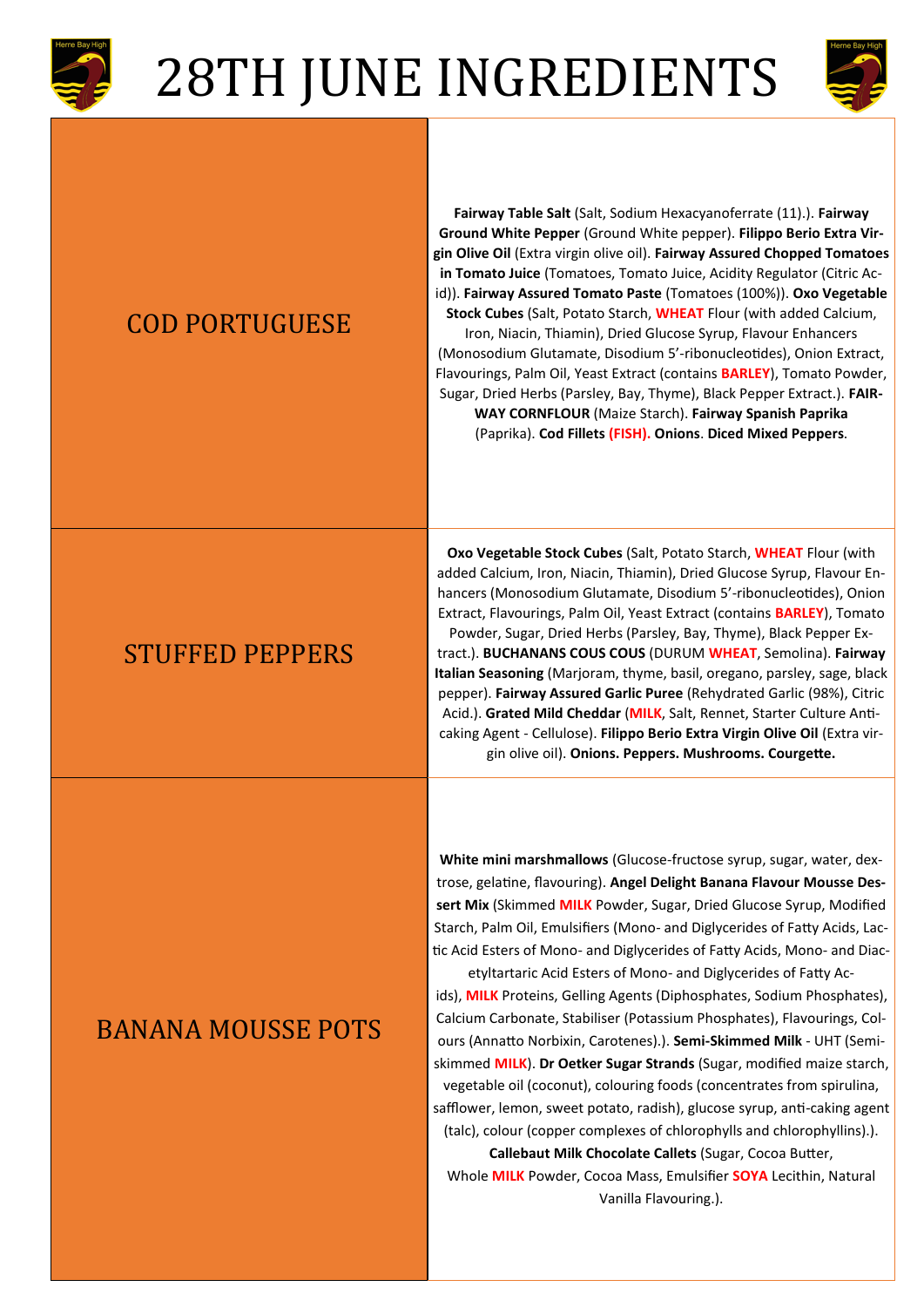



#### ROAST PORK & STUFFING

#### VEGETABLE CRUMBLE

**Phase Marge** (Vegetable oils in varying proportions (75%) (rapeseed, palm, sunflower), water, salt (1.38%), emulsifier (mono and diglycerides of fatty acids), acid (citric acid), colour (carotenes), vitamin A and D, flavourings. **Fairway Cracked Black Pepper** (Cracked black pepper). **Fairway Table Salt** (Salt, Sodium Hexacyanoferrate (11).). **Bisto Chicken Gravy Granules** (Potato Starch, Maltodextrin, Palm Oil, Salt, **WHEAT** Flour (with added Calcium, Iron, Niacin, Thiamin), Flavourings (contain **MILK**), Sugar, Flavour Enhancers (E621, E635), Colour (E150c), Emulsifier (E322) (contains **SOYA**).). **Cambray Sage & Onion Stuffing Mix** (Breadcrumbs (**WHEAT** flour, Salt, Yeast, **RYE** , Malt Extract: (**BARLEY** malt, Water, **RYE** malt)), Kibbled Onion (6%), Dried Sage (2.5%), Salt, Dried Parsley, Tapioca Starch.). **Leg of Pork**.

**Heygates Culinary (Plain) Flour Wheat** Flour (**WHEAT** flour, Calcium Carbonate (E170), Iron, Nicotinamide (Vit B3), Thiamine Hydrochloride (Vit B1))). **Phase** (Vegetable oils in varying proportions (80%) (palm, rapeseed), water, salt (1.3%), **whey** powder (**MILK**), emulsifier (sunflower lecithin), citric acid, flavourings, vitamins A and D, colour (carotenes).Upfield is committed to sustainable palm oil.). **Fairway Mixed Herbs** Thyme, marjoram, basil, sage, parsley). **Oxo Vegetable Stock Cubes** (Salt, Potato Starch, **WHEAT** Flour (with added Calcium, Iron, Niacin, Thiamin), Dried Glucose Syrup, Flavour Enhancers (Monosodium Glutamate, Disodium 5'-ribonucleotides), Onion Extract, Flavourings, Palm Oil, Yeast Extract (contains **BARLEY**), Tomato Powder, Sugar, Dried Herbs (Parsley, Bay, Thyme), Black Pepper Extract.). **Kerry-**

**maid Double Cream alternative** (Reconstituted Skimmed **MILK** Powder, Palm Kernel Oil, Water, Palm Oil, Modified Maize Starch, Flavourings (contain **MILK**), Emulsifiers (E471, E322, E435), **MILK** Protein, Thickener (E415), Acidity Regulator (E331, E340), Salt, Colour (E160a).). **Carrots.** 

### CHOCOLATE SPONGE & CHOCOLATE SAUCE

**Heygates Culinary Flour** (**Wheat Flour** (**WHEAT flour**, Calcium Carbonate (E170), Iron, Nicotinamide (Vit B3), Thiamine Hydrochloride (Vit B1))). **Caster Sugar** (Cane Sugar). **Summer County Spread Tub** ) (Ingredients Vegetable oils in varying proportions (55%) (rapeseed, palm, sunflower), water, salt (1.38%), **BUTTERMILK**, preservative (potassium sorbate), emulsifier (mono and diglycerides of fatty acids), acid (citric acid), flavourings, vitamins (A and D), colours (carotenes). Upfield is committed to sustainable palm oil.). **EGGS**. **Dr Oetker Fat Reduced Cocoa Powder** (Fat reduced cocoa powder Cocoa **butter** minimum content 10%). **Caster Sugar** (Cane Sugar). Semi Skimmed **MILK**.